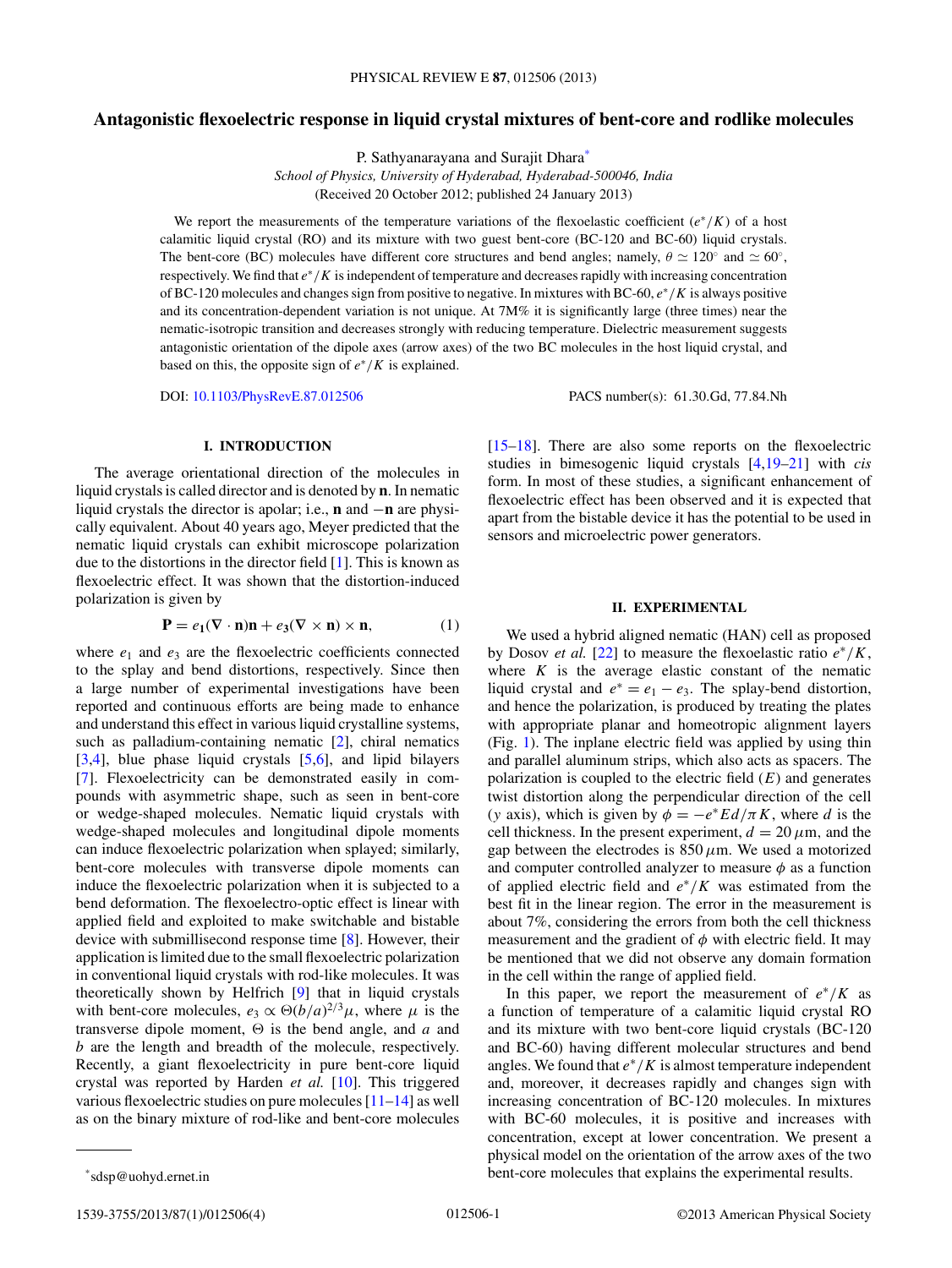<span id="page-1-0"></span>P. SATHYANARAYANA AND SURAJIT DHARA PHYSICAL REVIEW E **87**, 012506 (2013)



FIG. 1. (Color online) (a) Geometry of the HAN cell used in the measurement of  $e^*/K$ . (b) Twist deformation produced by an inplane dc electric field along the y axis. The top plate is coated with a homeotropic alignment layer ( $\theta_h \simeq 0^{\circ}$ ) and the bottom plate is coated with a planar alignment layer ( $\theta_p \simeq 90^\circ$ ).

#### **III. RESULTS AND DISCUSSION**

We prepared two mixtures with different concentrations, namely 4.5M% and 7M% of bent-core compounds with the calamitic compound, RO (Fig. 2). The phase diagram of the binary mixture of BC-120 with RO has already been reported [\[23\]](#page-3-0). The core of BC-120 is a resorcinol derivative substituted at the 1,3 position and the bent angle is about  $120°$ . There are some reports on the measurements of various physical properties of these mixtures  $[24,25]$ . The compound BC-60 has a naphthalene core in which Schiff's based side wings are substitutes on 1,2 positions. The synthesis and characterization of this compound was reported by Lee *et al.* [\[26\]](#page-3-0). It exhibits only the liquid crystalline SmA phase and it was suggested from the x-ray studies that the arrow axis of the molecule is aligned *perpendicular* to the SmA layer. We found that the binary mixture of BC-60 and RO exhibits nematic phase in the low concentration range  $\left($  <10M%).

We measured the azimuthal twist angle  $(\phi)$  as a function of applied field for all the mixtures and the host compound. A representative variation of  $\phi$  with the applied dc electric field in the mixtures with BC-120 molecule is shown in Fig. 3. It is noticed that the slope decreases and changes sign from positive to negative with increasing concentration



FIG. 2. (Color online) Chemical structures and phase transition temperatures of the compounds. The first, second, and third compounds are designated as RO, BC-120, and BC-60, respectively. The phase transition temperatures are indicated below each compound.



FIG. 3. (Color online) Variation of field-induced azimuthal twist angle as a function of voltage in binary mixture of RO and BC-120 molecules. Solid lines represent the best fit to the equation  $\phi = -e^*E d/\pi K.$ 

of BC-120 molecules. The temperature variation of  $e^*/K$ is shown in Fig. 4. It is noticed that  $e^*/K$  decreases and changes sign with increasing concentration of BC-120 molecules [Fig.  $4(a)$ ]. For example, in the host compound (RO), at a shifted temperature  $T - T_{\text{NI}} = -5$ °C,  $e^*/K \simeq$ 1.7 Cm<sup>-1</sup>N<sup>-1</sup>, and it reduces to  $\simeq -0.48$  Cm<sup>-1</sup>N<sup>-1</sup> when the concentration of BC-120 molecules is 4.5M%. It further reduces to about  $-1.9 \text{ cm}^{-1}\text{N}^{-1}$  when the concentration is increased to 7M%. Assuming a linear variation,  $e^*/K$  of pure BC-120 liquid crystal is expected to be 30 times larger (negative) than the host compound. The temperature variation of  $e^*/K$  in the binary mixture of BC-120 and 8OCB (octyloxy cyanobiphenyl) was reported by Kundu *et al.* [\[17\]](#page-3-0). They found that  $e^*/K$  is negative and the magnitude increases significantly with increasing concentration of BC-120 molecules. They suggested that  $e^*/K$  in pure BC-120 compound could be 20 times larger than that of 8OCB. Thus, in the present mixture the enhancement is significantly more than they reported. The compound RO has relatively larger transverse component of



FIG. 4. (Color online) Temperature variation of flexoelastic ratio  $e^*/K$  for (a) mixtures with BC-120 and (b) mixtures with BC-60 molecules for three different concentrations, 0, 4.5, and 7M%. Continuous lines are drawn as guides to the eye.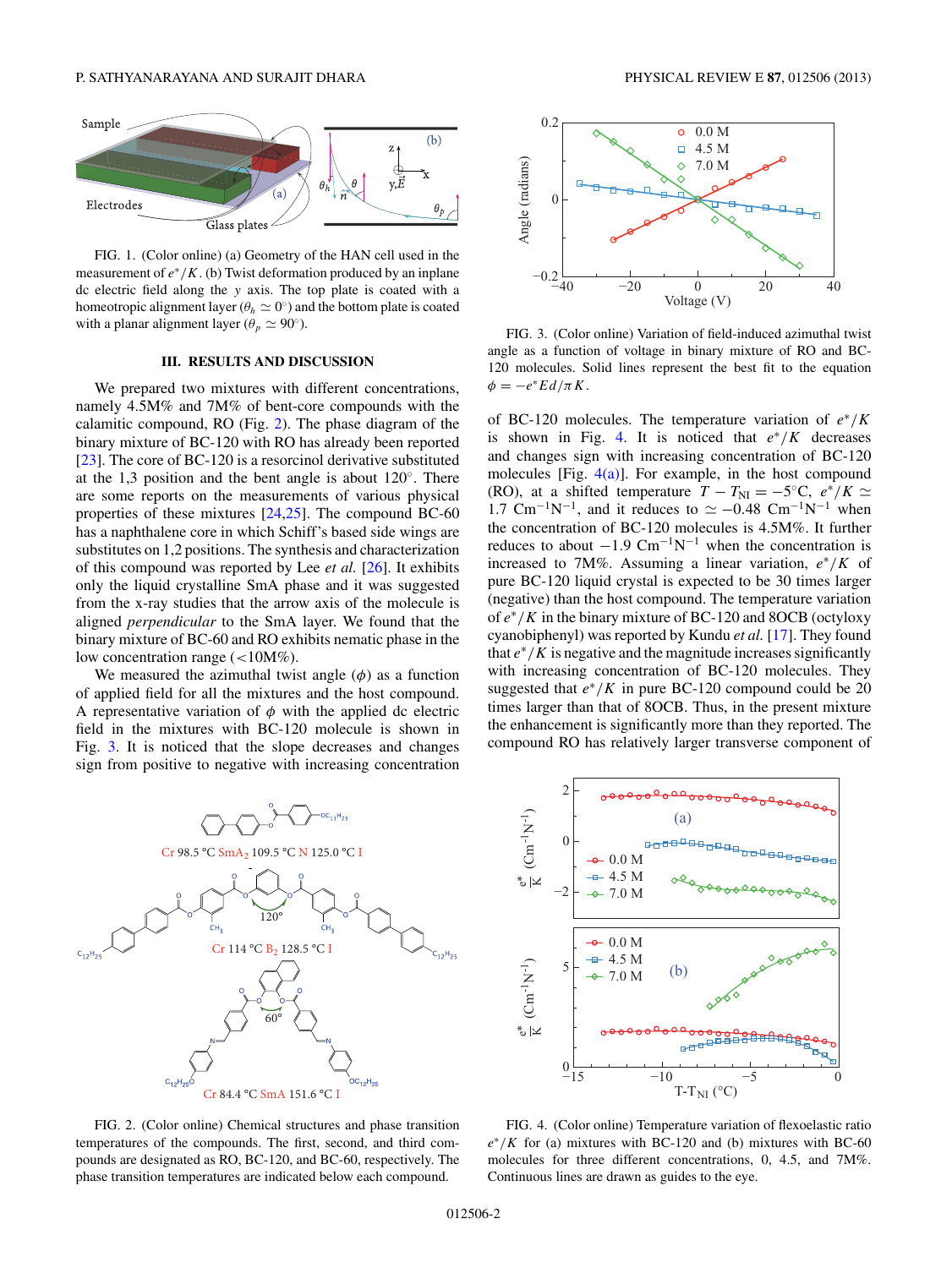<span id="page-2-0"></span>dipole moment than 8OCB and appears to be a good host for BC-120 molecules for large flexoelastic response, perhaps due to its partial structural similarity; i.e., the aromatic and aliphatic parts of the rod are matched with one arm of the BC-120 molecule. Further, it is observed that  $e^*/K$  is almost independent of temperature [Fig.  $4(a)$ ]. It is expected, as both  $e^*$  and K are proportional to the square of the order parameter  $(S^2)$ .  $e^*$  in the host compound RO is positive; i.e.,  $e_1 > e_3$ . Since the dopant molecule (BC-120) has a large dipole moment along the arrow axis (i.e., transverse dipole), the bend distortion of the medium gives rise to a large  $e_3$ with increasing concentration of BC-120 molecules, and as a result  $e^*/K$  changes sign beyond a particular concentration. In Fig. [4\(b\),](#page-1-0) we show the temperature variation of  $e^*/K$  for the mixtures with BC-60 molecules. It remains positive but reduces slightly in the mixture (4.5M%) compared to the host compound (RO) and also exhibits weak temperature dependence. Interestingly, it increases significantly in the mixture with 7M%. For example, at a shifted temperature  $T - T_{NI} = -2$ <sup>o</sup>C,  $e^*/K \simeq 1.5$  Cm<sup>-1</sup>N<sup>-1</sup> in host compound RO, and in the mixture it is  $\simeq$  5.8 Cm<sup>-1</sup>N<sup>-1</sup>, i.e., about four times larger, and decreases rapidly with reducing temperature. Thus, in the mixture (with BC-60), the sign of  $e^*/K$  is antagonistic in the sense that  $e^*/K$  is largely positive compared to the largely negative value at the same concentration with BC-120 molecules. Hence, it is possible to tune significantly the magnitude and sign of flexoelastic coefficient by adding appropriate bent-core molecules.

To get an idea about the orientation of BC-60 and BC-120 molecules in the mixture, we measured the dielectric anisotropy ( $\Delta \epsilon = \epsilon_{||} - \epsilon_{\perp}$ ) as a function of temperature at a frequency of 4111 Hz. The perpendicular component of dielectric constant  $(\epsilon_{\perp})$  was measured by using a LCR meter (Agilent 4980A) below the Freedericksz threshold voltage as a function of temperature. To estimate the parallel component  $(\epsilon_{\parallel})$ , we measured dielectric constant in the same cell as a function of voltage. Since the dielectric anisotropy is positive, it increases with voltage and saturates at higher voltages. The linear part is plotted against  $1/V$  and fitted to a straight line. The extrapolated value of dielectric constant at  $1/V = 0$ provides  $\epsilon_{\parallel}$ . The temperature variation of  $\Delta \epsilon$  of all the samples is shown in Fig. 5. Measurement of viscoelastic properties and  $\Delta \epsilon$  of the mixtures with BC-120 was reported earlier [\[24\]](#page-3-0). It is observed that  $\Delta \epsilon$  is small and positive [Fig. 5(a)]. At any shifted temperature it decreases with increasing concentration of BC-120 molecules. This indicates that the arrow axes are orientated perpendicular to the director as shown schematically in Fig. 5(a). With increasing concentration, two or more BC-120 molecules can form pairs or clusters; as a result, quadrupolar contribution to the flexoelastic properties can also be significant. The temperature variation of  $\Delta \epsilon$  of mixtures with BC-60 is not unique, in the sense that it decreases at 4.5M% and then tends to increase at 7M% [Fig.  $5(b)$ ]. The increase of  $\Delta \epsilon$  at 7M% suggests that the effective dipole moment along the director is increased; i.e., the arrow axis of the molecule is orientated parallel to the director as the direction of large dipole moment of the molecule is along the arrow axis. On the other hand, the decrease of  $\Delta \epsilon$  at 4M% cannot be understood based on this model. However, it may be noted that the terminal units of BC-60 molecules



FIG. 5. (Color online) Variation of dielectric anisotropy ( $\Delta \epsilon$ ) with temperature for (a) mixtures with compound BC-120 and (b) mixtures with compound BC-60. Cell thickness  $\simeq 8 \,\mu$ m. The orientations of the bent-core molecules in the respective mixtures and a local domain (dotted circle) are shown schematically in the inset. Dotted lines are drawn as guides to the eye.

are alkoxy chains, which have conformational freedom. As a result, at low concentration of BC-60 molecules, the transverse component of the dipole moment can increase, and hence  $\Delta \epsilon$ is reduced. Further, BC-60 can be considered wedge-shaped molecules that can generate substantial splay distortion in the host calamitic sample, reducing the steric interaction, and form local domains in which a bent-core molecule is surrounded by a few rod-like molecules [Fig.  $5(b)$ ], as indicated in the recent x-ray studies of Lee *et al.* [\[18\]](#page-3-0). In addition, these domains will have asymmetric charge distributions as a result quadrupolar moment contributes significantly to the flexoelectric coefficients. We conjecture that with increasing concentration, the conformational freedom of individual B-60 molecules in the domain is reduced and the longitudinal components of dipole moments can also get weakly correlated; as a result,  $\Delta \epsilon$  can again increase. Presence of such local domains in the medium is expected to increase  $e_1$  more significantly than  $e_3$ , as a result,  $e^*/K$  is large and positive [Fig. [4\(b\)\]](#page-1-0). The effect of conformational freedom on the flexoelastic coefficient in 8OCB liquid crystal was experimentally studied by Dosov *et al.* [\[27\]](#page-3-0). They reported that  $e^*/K$  decreases with reducing temperature. Using the Landau-de Gennes theory, Osipov [\[28\]](#page-3-0) showed theoretically that it can be understood based on the average conformational degrees of freedom of alkoxy chains. The anomalous temperature dependence of  $e^*/K$  in the present mixture is expected to originate from similar conformational degrees of freedom of terminal alkoxy chains. We also measured the splay elastic constant  $(K_{11})$  in these mixtures (with BC-60), and the details will be reported elsewhere. Interestingly, we found that in the mixture,  $K_{11}$